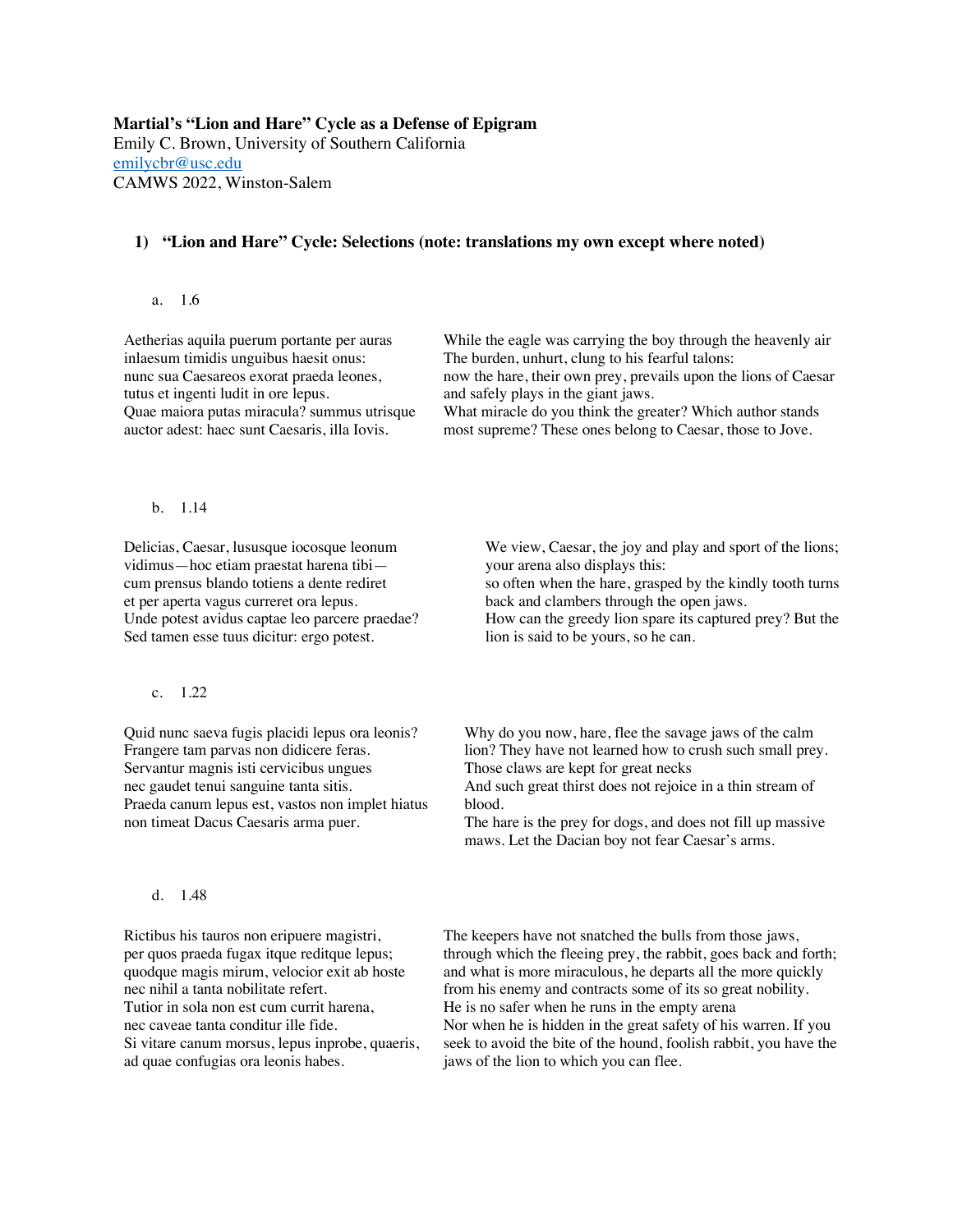### e. 1.51

Non facit ad saevos cervix, nisi prima, leones. Quid fugis hos dentes, ambitiose lepus? Scilicet a magnis ad te descendere tauris et quae non cernunt frangere colla velint. Desperanda tibi est ingentis gloria fati: non potes hoc tenuis praeda sub hoste mori.

## f. 1.60

Intres ampla licet torvi lepus ora leonis, esse tamen vacuo se leo dente putat. Quod ruet in tergum vel quos procumbet in armos, alta iuvencorum volnera figet ubi? Quid frustra nemorum dominum regemque fatigas?

Non nisi delecta pascitur ille fera.

No neck, unless it is the finest, is fit for the savage lions. Why do you flee these teeth, arrogant rabbit? Surely they don't desire to descent to you from the great bulls And to break necks which they can't see? You must hope for the glory of a great death: You cannot die, so trifling a prey, at the hands of such an enemy

Hare, although you enter the wide mouth of the fierce lion, Nevertheless the lion thinks that his jaws are empty. Onto which back will he rush, or onto which arms will he fling himself;

Where will he fix the deep wounds meant for the bullocks? Why do you chase in vain the master and king of the woods? He feeds only on choice prey.

## g. 1.104

Picto quod iuga delicata collo pardus sustinet inprobaeque tigres indulgent patientiam flagello, mordent aurea quod lupata cervi, quod frenis Libyci domantur ursi et, quantum Calydon tulisse fertur, paret purpureis aper capistris, turpes esseda quod trahunt visontes et molles dare iussa quod choreas nigro belua non negat magistro: quis spectacula non putet deorum? Haec transit tamen, ut minora, quisquis venatus humiles videt leonum, quos velox leporum timor fatigat. Dimittunt, repetunt, amantque captos, et securior est in ore praeda, laxos cui dare perviosque rictus gaudent et timidos tenere dentes, mollem frangere dum pudet rapinam, stratis cum modo venerint iuvencis. Haec clementia non paratur arte, sed norunt cui+ serviant leones.

When we see the leopard bear upon his spotted neck a light and easy yoke, and the furious tigers endure with patience the blows of the whip; the stags champ the golden curbs; the Libyan bears tamed by the bit; a boar, huge as that which Calydon is said to have produced, obey the purple muzzle; the ugly buffaloes drag chariots, and the elephant, when ordered to dance nimbly, pay prompt obedience to his swarthy leader; who would not imagine such things a spectacle given by the gods? These, however, any one disregards as of inferior attraction who sees the condescension of the lions, which the swift-footed timorous hares fatigue in the chase. They let go the little animals, catch them again, and caress them when caught, and the latter are safer in their captors' mouths than elsewhere; since the lions delight in granting them free passage through their open jaws, and in holding their teeth as with fear, for they are ashamed to crush the tender prey, after having just come from slaying bulls; This clemency does not proceed from art; the lions know whom they serve.\*

\* Trans. Bohn 1897, transcribed by Pearse 2008: https://www.tertullian.org/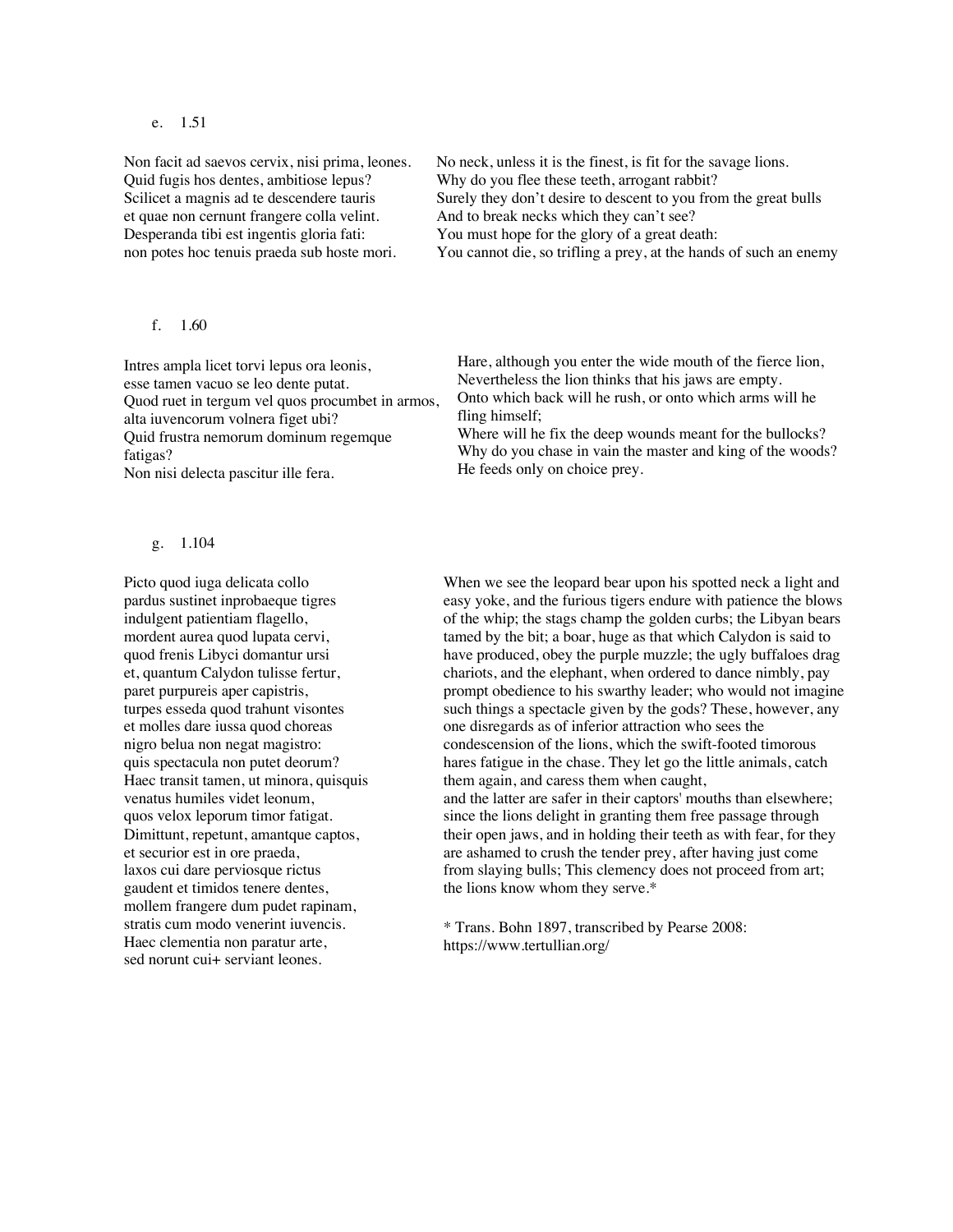# **2) Other Citations**

# a. Martial, *Epigrams* 1.4

Contigeris nostros, Caesar, si forte libellos, terrarum dominum pone supercilium. Consuevere iocos vestri quoque ferre triumphi, materiam dictis nec pudet esse ducem. Qua Thymelen spectas derisoremque Latinum, illa fronte precor carmina nostra legas. Innocuos censura potest permittere lusus: lasciva est nobis pagina, vita proba.

If by chance, Caesar, you should get a hand on my little books, set aside that brow that masters the land. Even your triumphs are accustomed to endure jokes; it is not shameful for a leader to be the subject of verse. With that same expression with which you watch Thymeles and Latinus the clown, I pray that you read my poems. Censorship can allow for innocent play: my page is playful, my life is pure.

## b. Ovid, *Tristia.* 2.353-6

…crede mihi, distant mores a carmine nostro vita verecunda est, Musa iocosa mea magnaque pars mendax operum est et ficta meorum: it permits more to itself than to its composer.

…believe me, my morals are distinct from my poetry my life is respectful, my Muse is playful and a great part of my works is lying and invention: plus sibi permisit compositore suo.

# c. Martial, *Ep.* 1.Prologue

Spero me secutum in libellis meis tale temperamentum, ut de illis queri non possit quisquis de se bene senserit, cum salva infimarum quoque personarum reverentia ludant; quae adeo antiquis auctoribus defuit, ut nominibus non tantum veris abusi sint, sed et magnis. Mihi fama vilius constet et probetur in me novissimum ingenium.

Absit a iocorum nostrorum simplicitate malignus interpres nec epigrammata mea scribat: inprobe facit qui in alieno libro ingeniosus est. Lascivam verborum veritatem, id est epigrammaton linguam, excusarem, si meum esset exemplum: sic scribit Catullus, sic Marsus, sic Pedo, sic Gaetulicus, sic quicumque perlegitur. Si quis tamen tam ambitiose tristis est, ut apud illum in nulla pagina latine loqui fas sit, potest epistula vel potius titulo contentus esse. Epigrammata illis scribuntur, qui solent spectare Florales. Non intret Cato theatrum meum, aut si intraverit, spectet. Videor mihi meo iure facturus, si epistulam versibus clusero:

Nosses iocosae dulce cum sacrum Florae Festosque lusus et licentiam volgi,

I trust that, in these little books of mine, I have observed such self-control, that whoever forms a fair judgment from his own' mind can make no complaint of them, since they indulge their sportive fancies without violating the respect due even to persons of the humblest station; a respect which was so far disregarded by the authors of antiquity, that they made free use, not only of real, but of great names. For me; let fame be held in less estimation, and let such talent be the last thing commended in me.

Let the ill-natured interpreter, too, keep himself from meddling with the simple meaning of my jests, and not write my epigrams for me.1 He acted honourably who exercises perverse ingenuity on another man's book: For the free plainness of expression, that is, for the language of epigram, I would apologize, if I were introducing the practice; but it is thus that Catullus writes, and Marsus, and Pedo, and Getulicus, and every one whose writings are read through. If any assumes to be so scrupulously nice, however, that it is not allowable to address him, in a single page, in plain language, he may confine himself to this address, or rather to the title of the book. Epigrams are written for those who are accustomed to be spectators at the games of Flora. Let not Cato enter my theatre; or, if he do enter, let him look on. It appears to me that I shall do only what I have a right to do, if I close my address with the following verses: